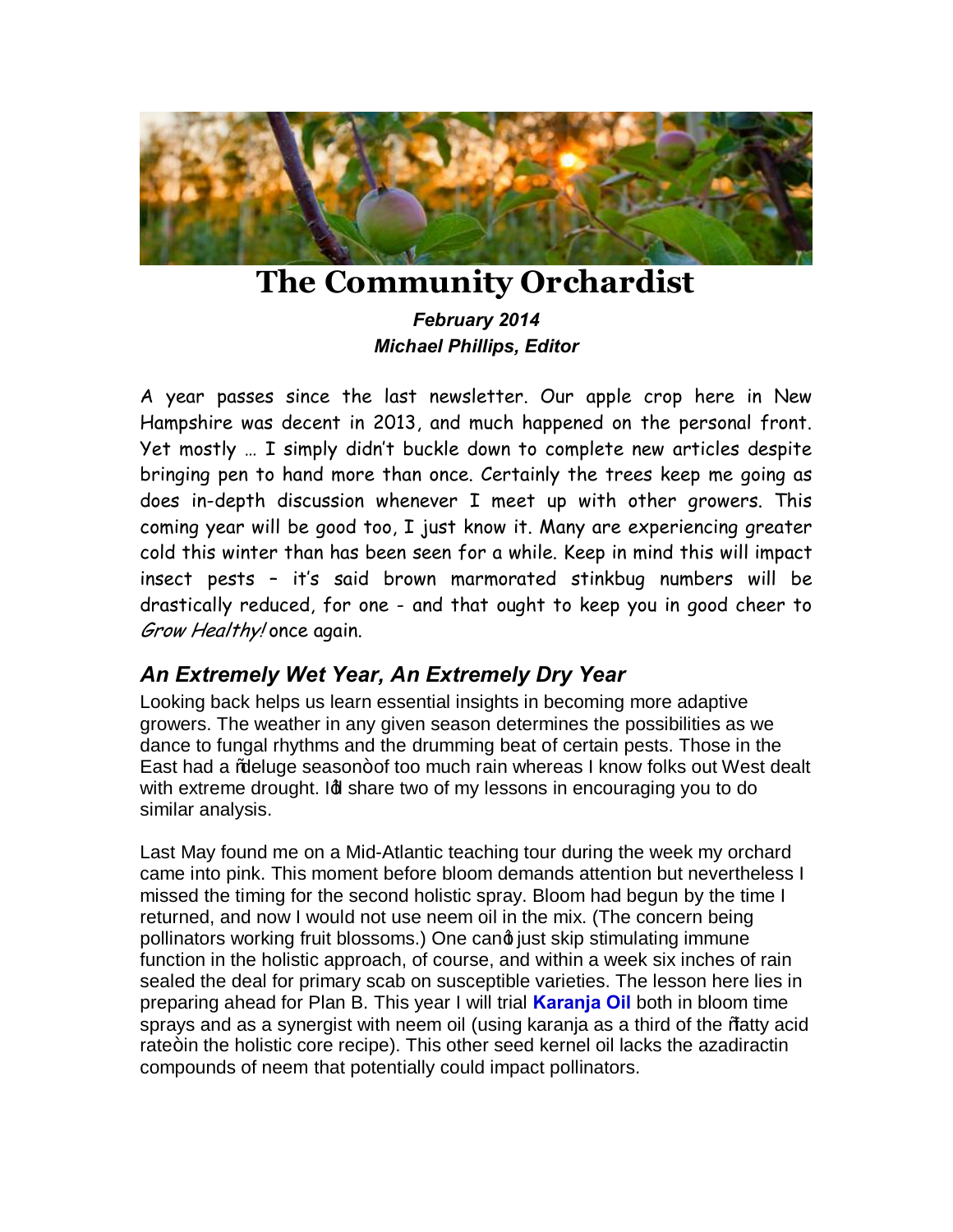Which brings me to complete photosynthesis shutdown and philosophical dogma. Trees in this part of the world literally shut down shoot growth through June and for the first half of July. It rained and rained and rained again. The sun was not to be seen. Photosynthesis was little more than a theory, and for a guy seeking to boost immune phytochemistry, there was simply no internal oomph to check the spread of secondary scab.

Such extreme conditions warranted stronger medicine. I thought long and hard about applying micronized sulfur one or two times to alter the acidity on the leaf surface and fruitlets to combat scab. A comparison trial of one block *with*, the other block *without*, would have been particularly brilliant. Yet I kept my intention to no longer rely on mineral fungicides, thinking this essential to the holistic learning curve. That was too rigid a position in 2013 given the unforeseen lack of sweet sunshine. Sticking to one t dogma in challenging circumstance isnd necessarily the best callo and frankly, I could have done better. Both scabimmune varieties and scab-tolerant varieties were fantastic; varieties like Gala simply needed an allopathic touch.

## *Getting a Handle on Spotted Wing Drosophila*



Since landing on the West Coast in 2009, spotted wing drosophila (*Drosophila suzukii*) has set its eyes on many soft fruits. These small flies are very much like the native fruit flies flitting around a bowl of overripe fruit or the compost pile. Only now everything gets compounded as this immigrant species attacks immature fruits as well. Eggs are laid in ripening fruit; maggots hatch out en masse by harvest time; a gooey mess falls to the ground to start the cycle anew. SWD have up to thirteen generations per season, with a single female laying as many as 375 eggs. The life cycle from egg to sexual maturity takes a mere eight days. SWD found its way across the North American continent in three years, undoubtedly propelled by wind. These flies overwinter

surprisingly well. The action starts by midsummer. **No grower can be smug.**

Highest risk crops seem to be late summer blueberries and fall ripening raspberries, followed by the autumn picking of everlasting strawberries. Whitefleshed peaches seem more heavily attacked than standard peaches. Colored grapes seem to be more heavily hit than green colored varieties. Warmer zones will experience all this accelerated forward, putting elderberries and possibly even currants and gooseberries at risk.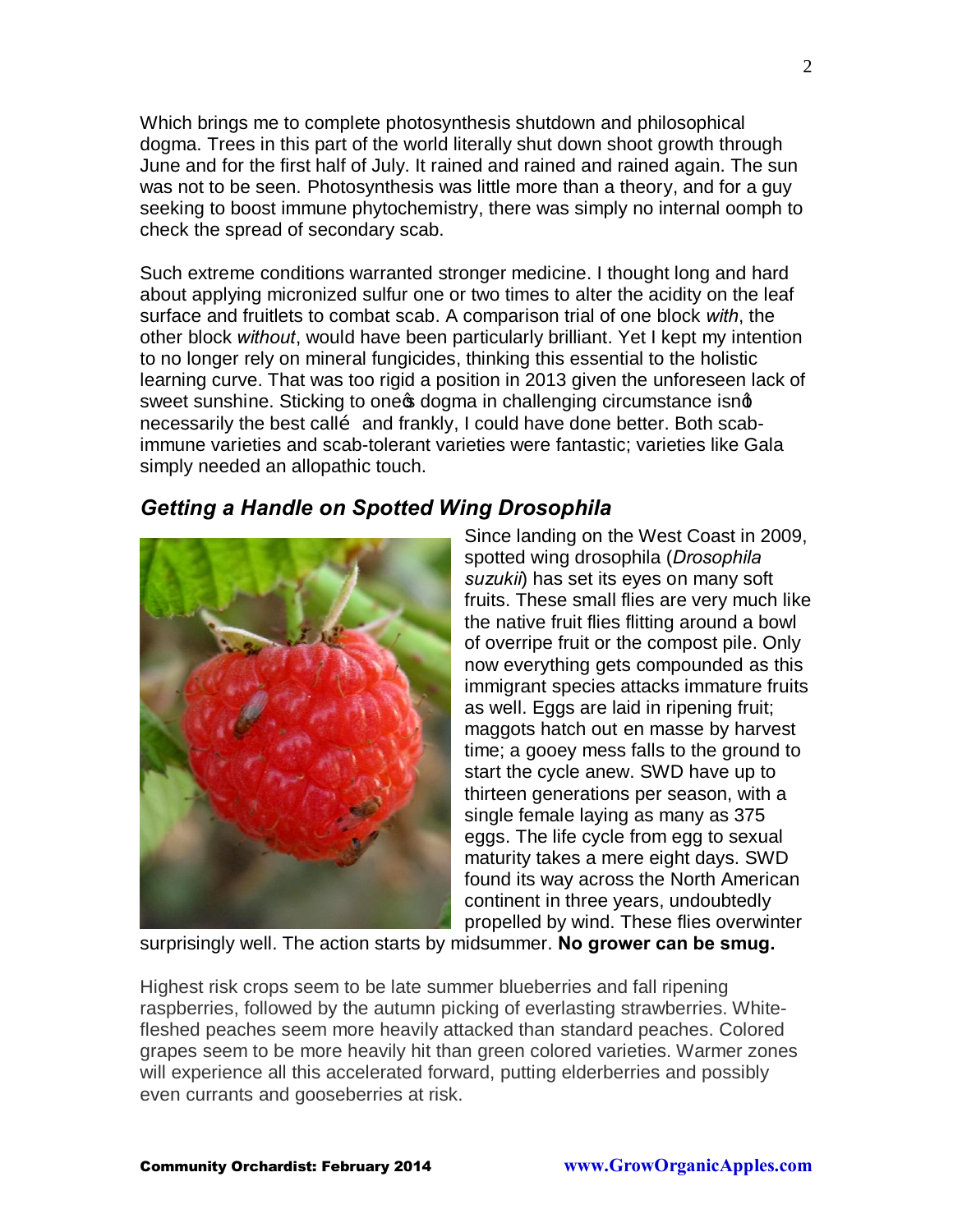#### **Monitoring SWD**

Trapping so-called vinegar flies at emergence allows growers to precisely time when to address the first surge. Traps for SWD are readily made from red 18-ounce plastic cups with lids. Apply a black band with electrician<sup>®</sup> tape an inch or so below the rim. Use a heated nail to make holes in the cup, through the black band, to allow the insects to get in, and the odor to escape. Leave one quadrant of the cup without holes, to make it easy to pour out and examine the liquid bait.

The bait of choice is good olgapple cider vinegar, with a bit of soapy water added to make sure the surface tension is broken so that drowning insects sink. Two plus inches of liquid will suffice. Some people stand a yellow sticky card on edge inside the cup as a convenient means of assessing that the right culprit has indeed been snagged.



Set out traps prior to at-risk fruit starting to ripen. Mid June would be appropriate across Zones 5 and 6. Two is plenty for monitoring purpose, perhaps go with three in a quarter acre planting or larger. This next bit is critical: Place the traps within the crop plant, in the shade, slightly beneath foliage yet in the zone near fruit. Placing it in the shade is hard to do for strawberries, but hopefully the early summer harvest will be done before SWD arrives. Check traps every week at



first, moving to every few days by August. Keep checking as long as ripe fruit crops need protecting.

#### **Nature's Edge**

A winter of deep cold sets back this menace but we dond vet have a handle on absolute kill. Two Septembers ago I experienced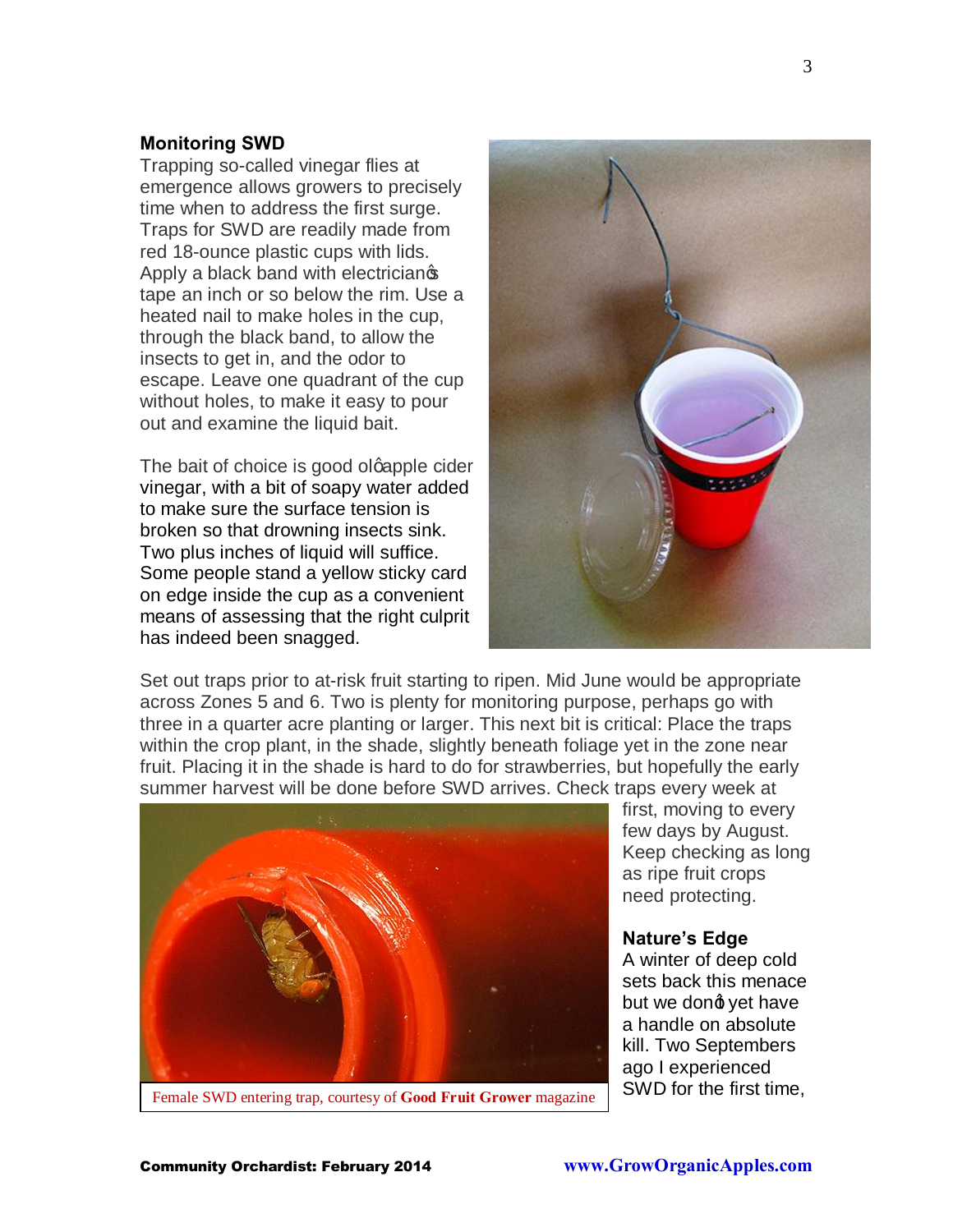on fall ripening raspberries, but last year not a peep. Zone 4 may well keep this edge, especially given limited snow cover and significantly below zero temps early on. In warmer places, SWD has been found in infested cherries still hanging on the trees as late as November. Both male and female flies were found at the end of January in Hood River, Oregon, in traps where the vinegar bait had actually frozen.

The upshot? Spotted wing drosophila may take a longer time to rebuild numbers following a true winter, thereby letting earlier varieties squeak by the finish line before overwhelming maggoty mess takes the next variety on deck. A cool, wet summer seems to have a similar effect, further delaying peak activity. But by August and September  $\ddot{\text{o}}$  look out! Ign certain SWD will return here when warm summer winds blow those first mated females up from the south.

One parasitic wasp so far has been identified that attacks this vinegar fly. This particular pteromalid waspo life cycle, however, takes about three times as long as that of the drosophila. This is not unusual, as many wasp species have a longer developmental time than their hosts. But keeping up with the frenzied pace of SWD may be another matter entirely.

#### **Organic Sprays for SWD**

Drosophila are not controlled by the GF-120 bait commonly used to control cherry fruit flies (which are more akin to apple maggot fly than fruit flies). Organic growers have primarily been using a spinosad formulation to prevent fruit damage. Entrusti (and more dilute products like Monterey Sprayi for home orchardists) gives 5 to 7 days of effective knockdown  $\delta$  but ideally is not the only part of a spray plan. Early morning applications of PyGanicï are rotated in on the second and third beat to lessen the odds of SWD developing resistance to spinosad. Note the emphasis on % awn timing + as this is a pest species with a predilection towards vulnerability as the sun rises. (Circadian rhythms for insects involve a cycling of enzymes that could potentially detoxify insecticides. This peaks at one time during the day and wanes at another. This is when the insectos detoxification system is at its weakest.) Apply spray materials on the undersides of the foliage, and the interior part of the canopy, as the flies spend little time on upper surfaces of exposed leaves.

#### **Lest We Forget**

Every insect challenge correlates back to healthy plant metabolism. Proteins result when photosynthates (carbohydrate sugars) get combined with nitrogen in the plant cell. Breakdown in protein synthesis attracts insect pests. Grower investment in trace minerals, fatty acids, fungal duff diversity, and taproot fertility in the vicinity of fruit plantings are the building blocks of healthy plant metabolism. Bob Wilt of **[Sunset Valley Organics](http://sunsetvorganics.corecommerce.com/Beyond-Organic-Blueberries-11.html)**, chief crop blueberries, does not have a SWD problem although his neighbors aplantings are overwhelmed. Ideally we reach for health before we reach for compensating medicines.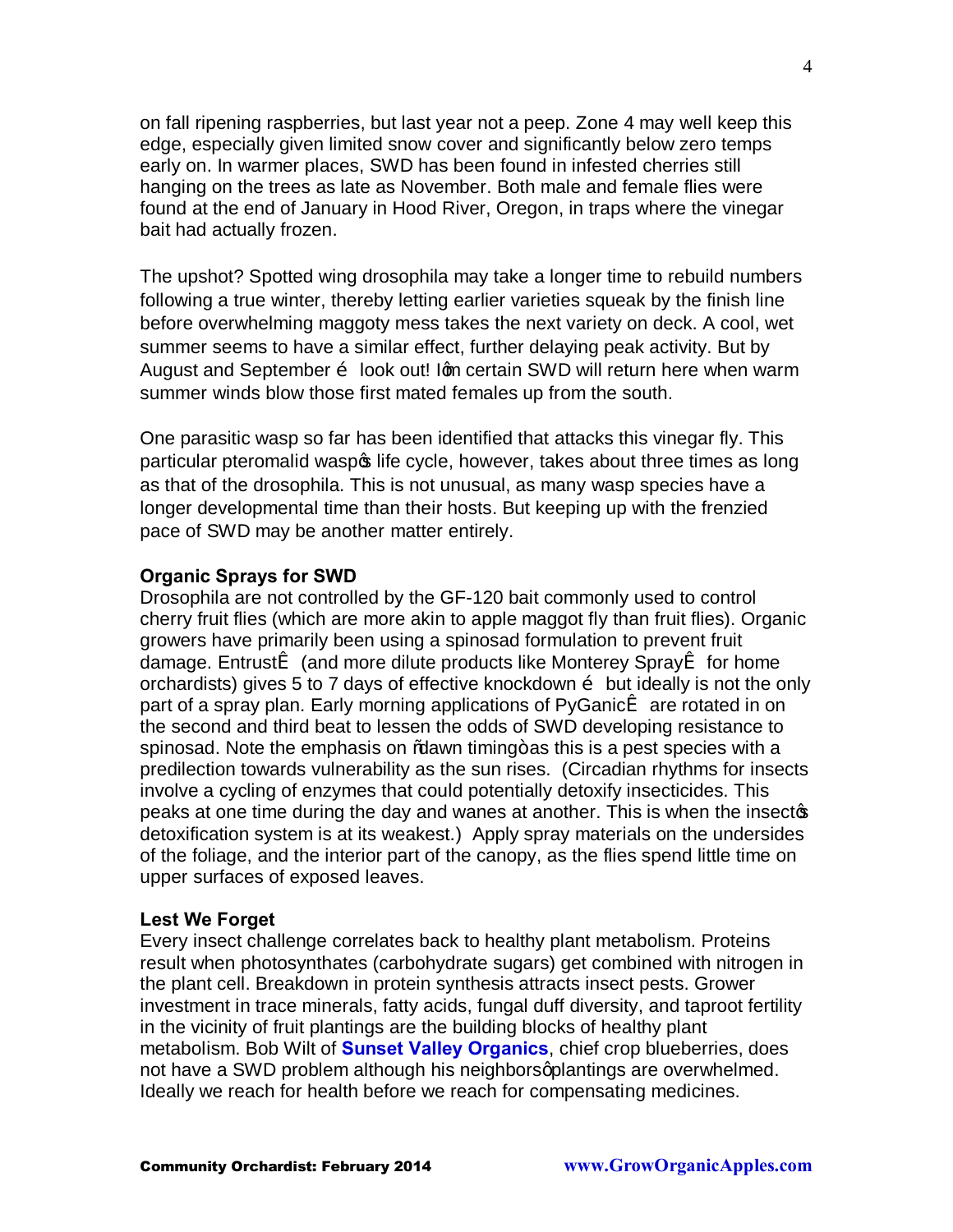Tree response to a pruning cut has best been unveiled through the work of Alex Shigo. Here was a guy ready and willing to take on tree assumptions. Beginning in the late 1950s, Dr. Shigo led a pioneering project on the discoloration and decay of trees for the USDA Forest Service. He and his co-workers would go on to dissect over 15,000 trees, mostly with a chainsaw. The patterns found within revealed new ways of looking at trees and how they function.



This photo of a dissected stem shows the place to make a correct pruning cut (the black line to the right) and a poor one (the black line below the other line). Take note of the *branch protection zone*, being the discolored portion below the rotted branch stub. Trees compartmentalize in response to injury in order to prevent further spread of rot organisms and decay. This is why, properly speaking, according to the everobservant Bill MacKentley of **[St.](http://www.sln.potsdam.ny.us/)  [Lawrence Nurseries](http://www.sln.potsdam.ny.us/)**, we never should say trees % beal+a pruning cut. The callus that forms along the edges of that cut begins to close the wound but never is the tissue within regenerated. Compartmentalization is a brilliant strategy on the trees part.

These vertical dissections show the internal results of a correct cut (left) and a poor cut (right). The latter is called a *flush cut* because the branch collar has been removed and thus the plane of the shear dissects the *branch bark ridge* (the ridge of bark in a branch crotch that marks where branch and trunk tissues meet, often extending down the trunk.) It takes a keen eye to note the internal differences here. The dead zone resulting from a poor cut extends both up and down the immediate annual growth rings. Cambium tissues are very unlikely to ever close such a wound. A proper pruning cut, however, leaves the branch collar and thereby the wound eventually does close to the outside. The beauty of this years down the road makes me marvel how a tree can work with the travails of life and still prevail. We have something to learn from this ourselves.

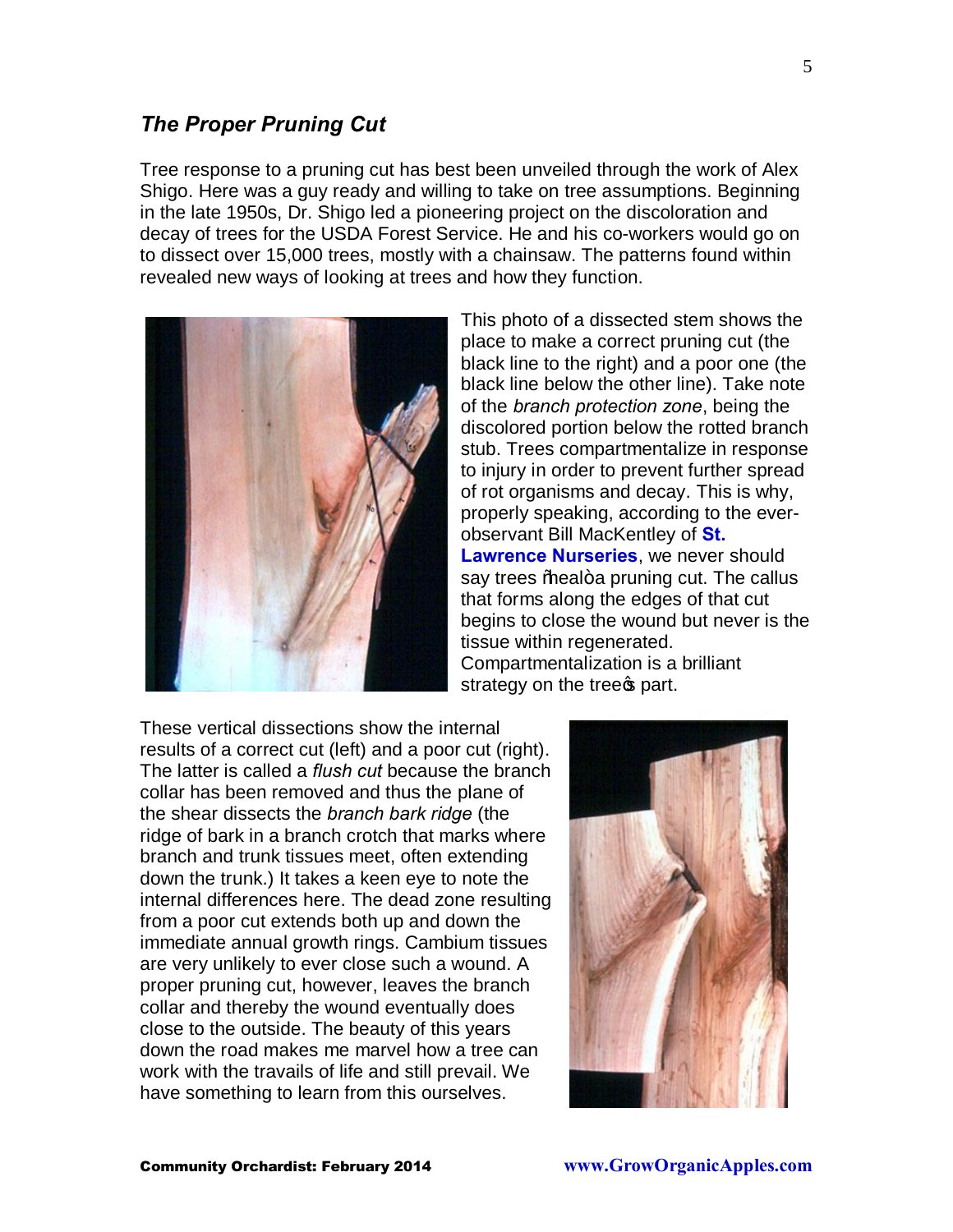All of which brings up the concept of **rip and tear pruning**. This European practice involves literally tearing shoots off by hand instead of cutting away with a pruners. The thinking behind this is to lessen aggressive vegetative response, especially in dwarf plantings, especially in the first part of summer, especially in varieties with a strong vertical growth habit. Individual cells are not cut when tearing off a branch. the tear line basically negotiates its way between cells. resulting in a wound that supposedly closes faster and produces fewer suckers. Fire blight conditions are quite favorable at this point in the growing season yet those using this technique claim fewer bacterial strikes ensue. The resulting wounds to the tree are not for the faint of heart by any means. High-density growers will take out branches as big as ¾ inch in diameter. Typically, this is considered to be the diameter limit for laterals in making way for new stubby growth on trees planted as little as two feet apart.

I admit to tearing out developing watersprouts in the weeks following petal fall when handthinning crop load. Removing supple and green growth like this comes easy, with relatively little damage to the branch. Ripping off bigger laterals seems outright disrespectful, however, to our tree friends. Surely, Alex Shigo would have felt much the same about *rip and tear*, eh?

## *Competitive Colonization for Skeptics*

Growers rightfully want % proof+that holistic methods work. That requires trail breakers willing to trial biological concepts and further tweak recipes to foster both health and nutrient-dense productivity. Far more will sit on the sidelines, ever familiar with continuous fungicides, skeptics to the end.

The thinking behind competitive colonization is that *ruffians don't like a crowd*. Fungal pathogens and opportunistic bacteria alike require a relatively open stratum to get a foothold, be that the leaf surface or the delicate nature of an open blossom. Elaine Ingham (of compost tea fame) teaches that a colonization rate of 70% is more than adequate to outcompete invaders. Yet conditions dong always favor a crescendo of benign organisms. Acid rain, heat and drought, even food resources running low will whittle away the necessary microbe edge to stop disease. Biological reinforcement in the form of compost tea, effective microbes, and fermented brews – coupled with fatty acid nutrition – is designed to maintain the right sort of crowd.

Do we know what happens when we supplement organisms? Not particularly. Natural microbes surviving on the fruit or leaf surface may eat the new guys in reestablishing their niche. Maybe the new guys inspire a biological defense, kicking who knows who into antibiotic gear to produce substances that kill or damage pathogen cells. Maybe the new guys become the requisite crowd in their own right. All the while amino acids, vitamins, and antioxidants are being produced to feed other microbes and the tree itself. These are the ways of arboreal diversity.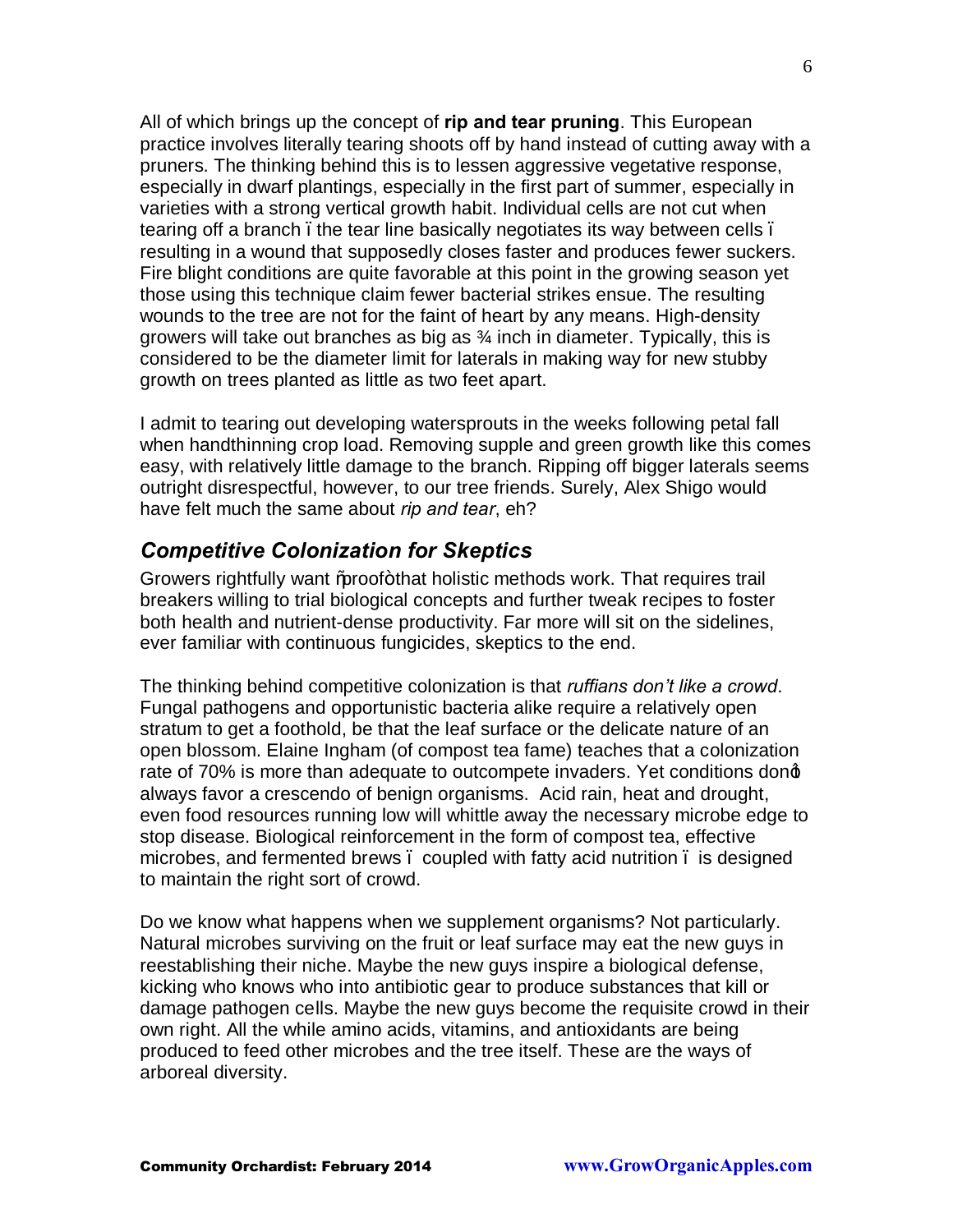More and more products come to market each year targeting specific pest and insect challenges by means of biology. Efficacy trials provide a %trademarked proof+for particular allies on the competitive front:

*BlightBan* uses the beneficial bacterium, *Pseudomonas fluorescens* A506, for the suppression or control of fire blight on pome fruits. A506 basically outcompetes fire blight bacterium for nutrients in apple and pear tree blossoms.

*Blossom Protect* consists of two strains of *Aureobasidium pullulans* in a citric acid base that outcompete fire blight for space and nutrients on open blossoms. Other forumualtions of these same fungal yeasts are targeted for gray mold on grapes, botrytis on tomato, and so forth.

**Zen-O-Spore** is a live spore preparation of a non-pathogenic saprophytic fungus, *Ultocladium oudemansil*. This biological control agent outcompetes brown rot on stone fruits and gray mold on strawberries, among others.

Beneficial species like these are part of the overall diversity wege encouraging with holistic methods. Sit on the fence no longer, my skeptical friends.

### *Question of the Month*

You speak about treatments for fruit trees that could be sourced from your own farm. Yet it seemed to me that very few of the ingredients you mention for use in the holistic sprays are indeed sourced on your farm. I too am interested in sourcing what is needful from my own homestead, for both economic and carbon footprint reasons. I am concerned with sustainability over the long term, and I suspect that neem oil, seaweed, and fish products are going to be less and less affordable to me as we travel down the energy descent.

Holistic sprays are about deep nutrition and competitive colonization, all aimed at building orchard health. I constantly suggest alternatives to what makes up that  $\tilde{\text{c}core}$ recipe is so people can indeed start to source the ingredients that make the most sense. And to do that you need to think about certain constituents in herbs, unsaturated fats available in basic foods, brews to enhance microbe diversity, and mineral balance in the soil. The underlying principles of nutrient density do not change.

Brewing aerobic compost tea certainly is on par with using effective microbe cultures. The terpenoids and flavonoids in plants like wintergreen and giant knotweed (to name just two) can be used to induce systemic resistance in our fruit trees. Similarly, fatty acids can be found in raw milk, coconut oil, and perhaps even plantgenerated oils you press out at home. Fermented nettle tea certainly boosts trace mineral levels though maybe not quite as widely as seaweed and crystallized sea minerals. What we dongt have is another plant source with the same azidiractin impact as pure neem oil. (But then Igm inclined to be okay with occasional fair trade around the globe, *he says as he sips his coffee*.) I laughed at first when a lady once asked me about using õliquid chicken ö instead of liquid fish í but she had a very good point. All of this is open to the wiles of a good cook. Understand the principles and youdl find indigenous ways to promote outrageous plant health.